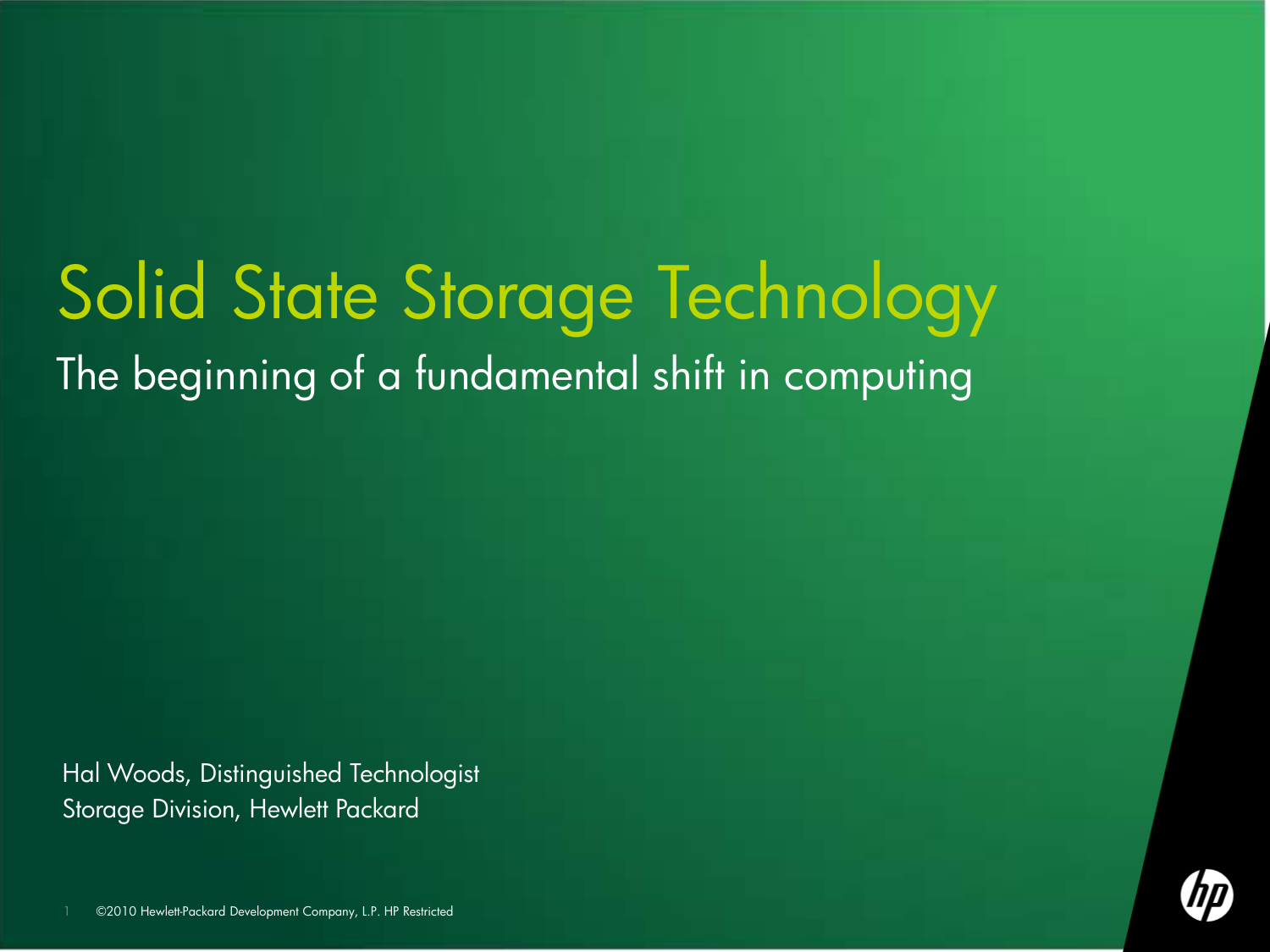Just imagine the infomercial for a new fighter…

Its GREEN!!

Kills the

competition

**Deploy** 

**Anywhere** 



Saves Money  $\leq$  For  $1/10^{\text{th}}$  the cost of what you spend today...

Fly at 75,000 MPH while burning less fuel…

With weapons hitting their targets 10 times faster

This rugged design operates in extreme conditions

 $2<sup>2</sup>$ But wait... if you call in the next 30 minutes we will (just pay separate shipping and handling) add a ShamWow™ to keep your new fighter bright and shiny

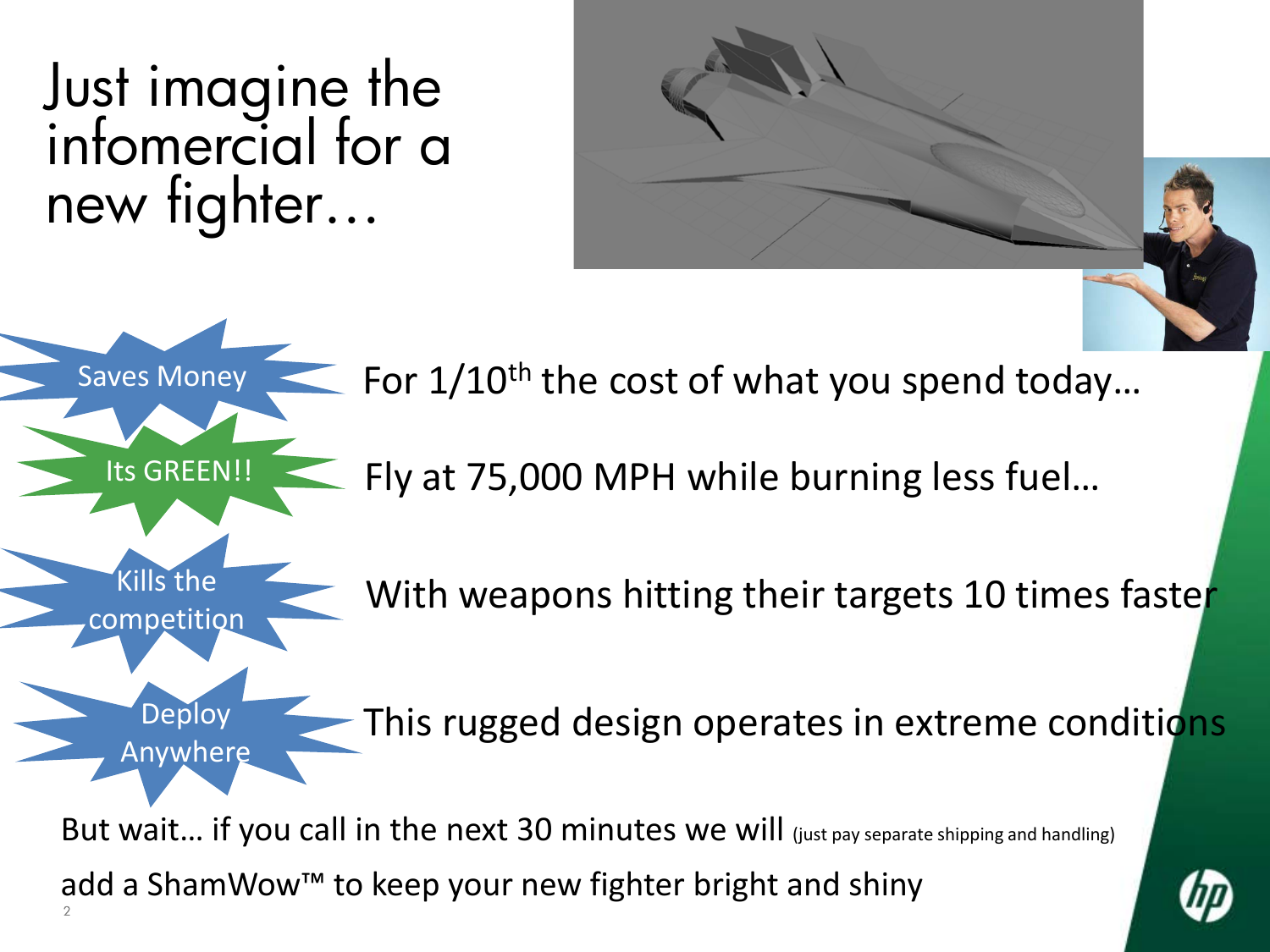## Memory technology characteristics



|                                  | <b>New Technologies</b> |                        |                                                 | <b>Existing Technologies</b>                          |               |                   |
|----------------------------------|-------------------------|------------------------|-------------------------------------------------|-------------------------------------------------------|---------------|-------------------|
|                                  | <b>Memristor</b>        | <b>Phase</b><br>Change | <b>Spin</b><br><b>Torque</b><br><b>Transfer</b> | <b>DRAM</b>                                           | <b>Flash</b>  | <b>HDD</b>        |
| Planar density $(F^2)$           | 4                       | $8 - 16$               | $37 - 64$                                       | $8 - 10$                                              | $4 - 8$       | $-2$              |
| Energy per bit <sup>†</sup> (pJ) | $1 - 3$                 | $2 - 27$               | 0.1                                             | $\overline{2}$                                        | $10^{3-1}0^4$ | $10^{7} - 10^{8}$ |
| Read time (ns)                   | $20$                    | $20 - 70$              | $10 - 30$                                       | $10 - 50$                                             | 25,000        | $5 - 8x10^6$      |
| Write time (ns)                  | $20 - 50$               | $50 - 500$             | $13 - 95$                                       | $10 - 50$                                             | 200,000       | $5 - 8x10^6$      |
| Retention                        | years                   | years                  | weeks?                                          | <second< td=""><td>years</td><td>years</td></second<> | years         | years             |
| Endurance (cycles)               | $>10^6$                 | $10^{7-10^8}$          | $10^{15}$                                       | $>10^{18}$                                            | $10^{5-}10^6$ | $\infty$          |

† Range includes read, write, and erase

Caveat: The variance in the published literature is generally large